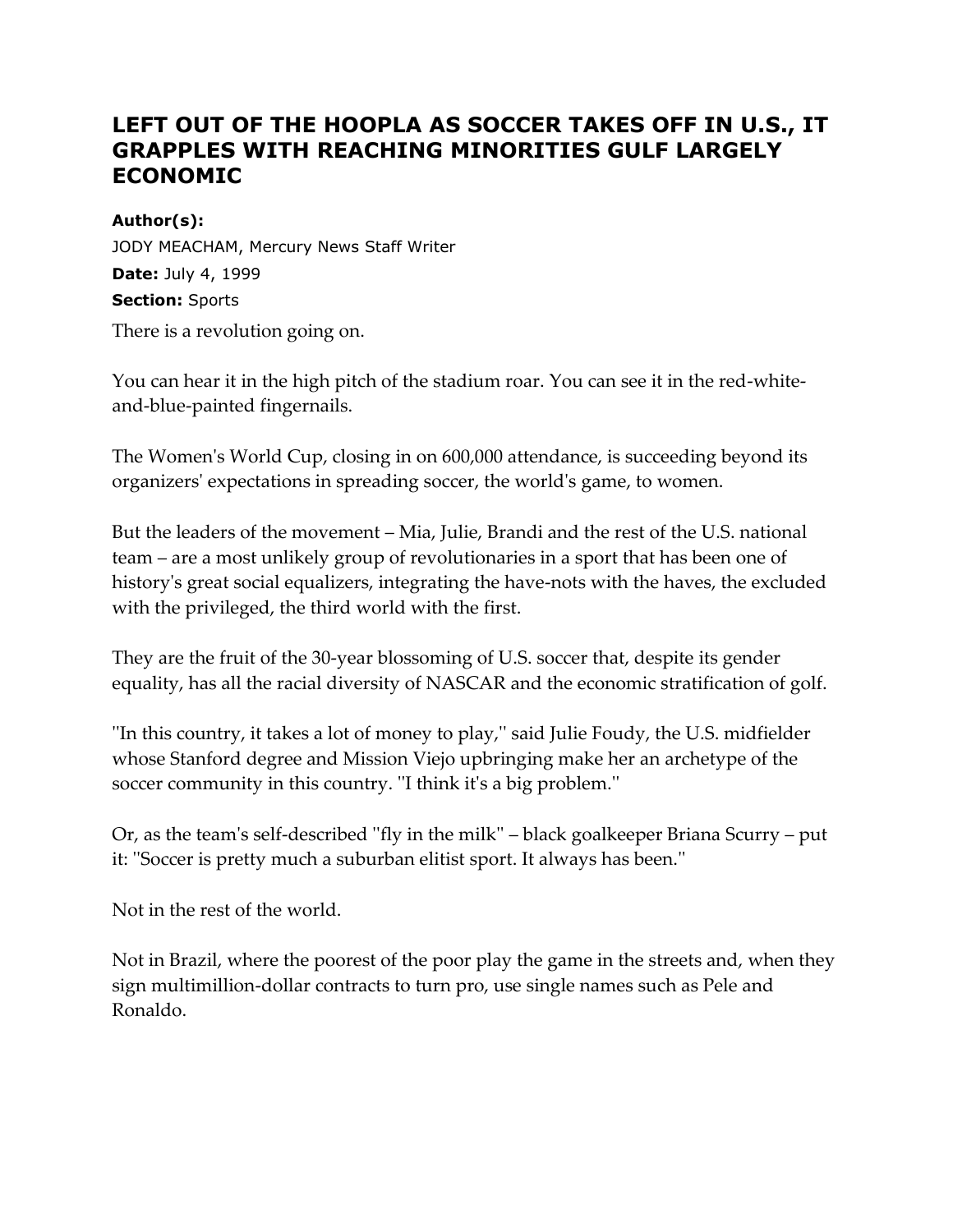Not in France, where the national anthem sung before the match calls citizens to arms against those with ''impure blood'' but where the team that won World Cup '98 had players with ancestry from Algeria, Armenia and Guadeloupe.

According to annual figures compiled by the Soccer Industry Council of America (SICA), 18.2 million boys and girls played soccer in the United States last year. Athletes' families making \$25,000 to \$50,000 annually represented the largest segment of the U.S. soccer population, and the next-highest income group was \$75,000-plus.

# **'A long way to go'**

SICA Executive Director Sandy Briggs said the study's racial and ethnic breakdowns are unreliable because minority participants have been less likely to mail back the survey forms. Also, differences in the way racial and ethnic groups are defined in the survey and by the U.S. Census Bureau make a comparison with national population breakdowns impossible. But he said the sport ''has a long way to go in recruiting and providing services to the black community.''

''Soccer needs to do a much better job reaching blacks and Hispanics,'' said Alan Rothenberg, past president U.S. Soccer, the sport's national governing body.

From U.S. Soccer's point of view, it is missing out on a huge talent pool that can keep U.S. women's teams the best in the world and bring the men's teams up to par. It has committed a quarter of the \$8 million it will spend over the next five years in soccer development to underprivileged neighborhoods.

''We want to tap into that resource,'' U.S. Coach Tony DiCicco said.

But there is also the view that soccer can play the same role in U.S. society that it does elsewhere, and it can do it in a way traditional American sports, with their limited international appeal, do not.

''Soccer is pretty cool,'' said Jill Robbins, national program director for Soccer in the Streets, which tries to promote the game in the inner city. ''It is a worldwide brotherhood, an international passion. To expose these kids to something that is so universal is really special. Wow! They play soccer in Africa? Everybody plays it! These kids become part of the world again when they've been so disenfranchised.''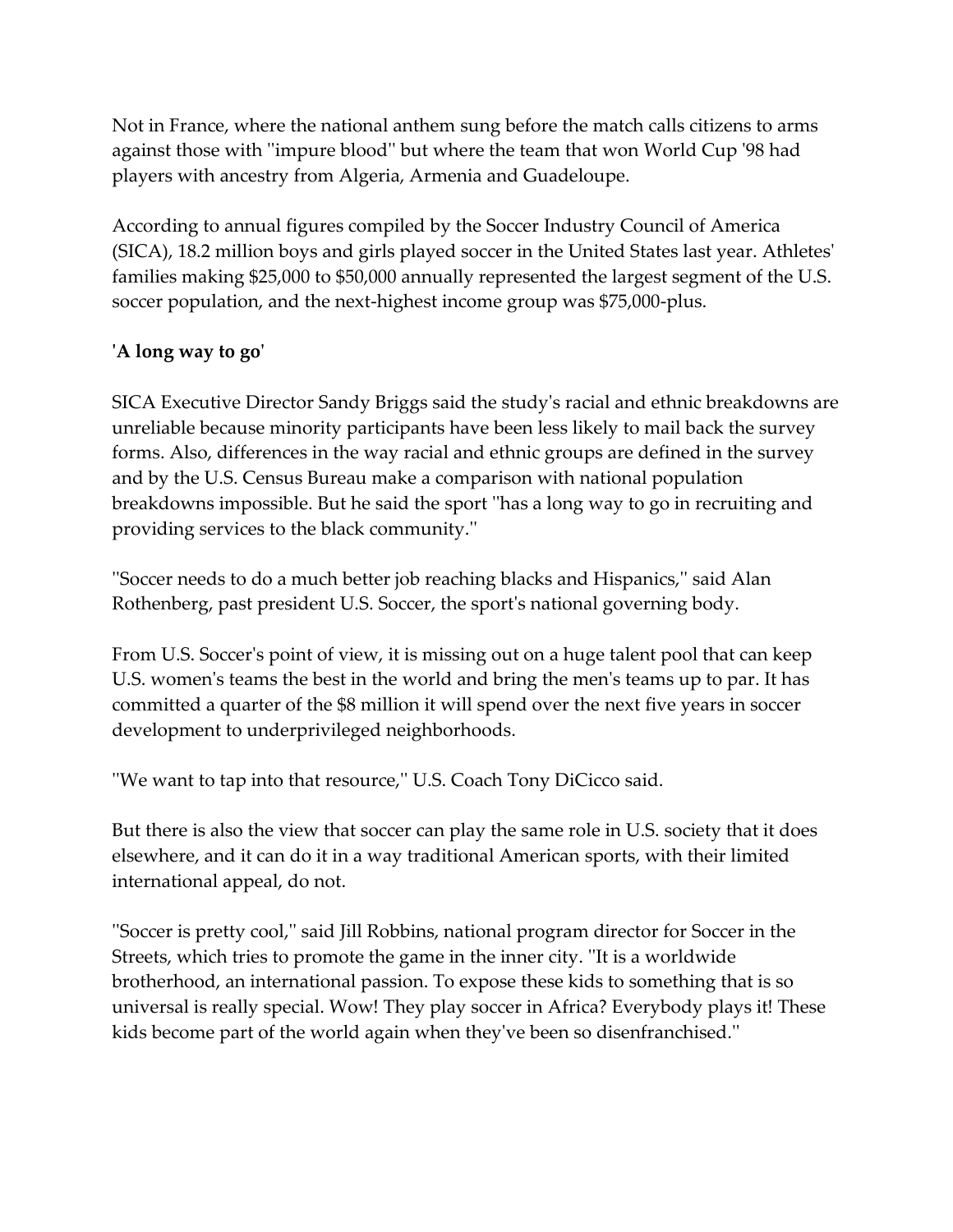Scurry and Saskia Webber, the only other U.S. national team player with African-American ancestry, are as exceptional for what they represent in the larger U.S. society as for their presence on the national team.

When she was young, Scurry's family moved from downtown Minneapolis to suburban Dayton, Ohio, where she was ''pretty much the only African-American for quite a few miles.''

Webber grew up in the Ivy League enclave of Princeton, N.J., the daughter of a black father and a Dutch mother.

''Half my family is very rich in the soccer tradition,'' she said. ''I have a very big field in my back yard, and that's where I learned to play.''

Theirs aren't the backgrounds most Americans think of in connection with minority kids in baseball, basketball or football. They came from families that could afford \$125 uniforms, plane tickets to regional and national tournaments and \$1,000 a year or more to play in the Olympic Development Program.

''One summer alone, we went through \$8,000,'' said Frank Slaton, a San Jose teacher with two soccer-playing daughters.

Danielle Slaton, whose father is black and mother is white, started playing as a 5-yearold in the Mount Hamilton League. But as she developed, her parents began the long commutes across town so she could practice and play for the Central Valley Mercury, a select team that has won three national titles. As with swimmers or tennis players, soccer players in the United States may play on school teams, but those with potential must seek higher competition elsewhere.

''Club soccer is very expensive, and club soccer is where the development of kids takes place, not in the high schools,'' said Jerry Smith, women's soccer coach at nationally ranked Santa Clara University, where Danielle Slaton will be a sophomore midfielder this fall.

## **Differing views**

Scurry and Webber don't believe they would be where they are if not for their uppermiddle-class upbringing. But they also don't believe racial discrimination is a factor in the whiteness of American soccer.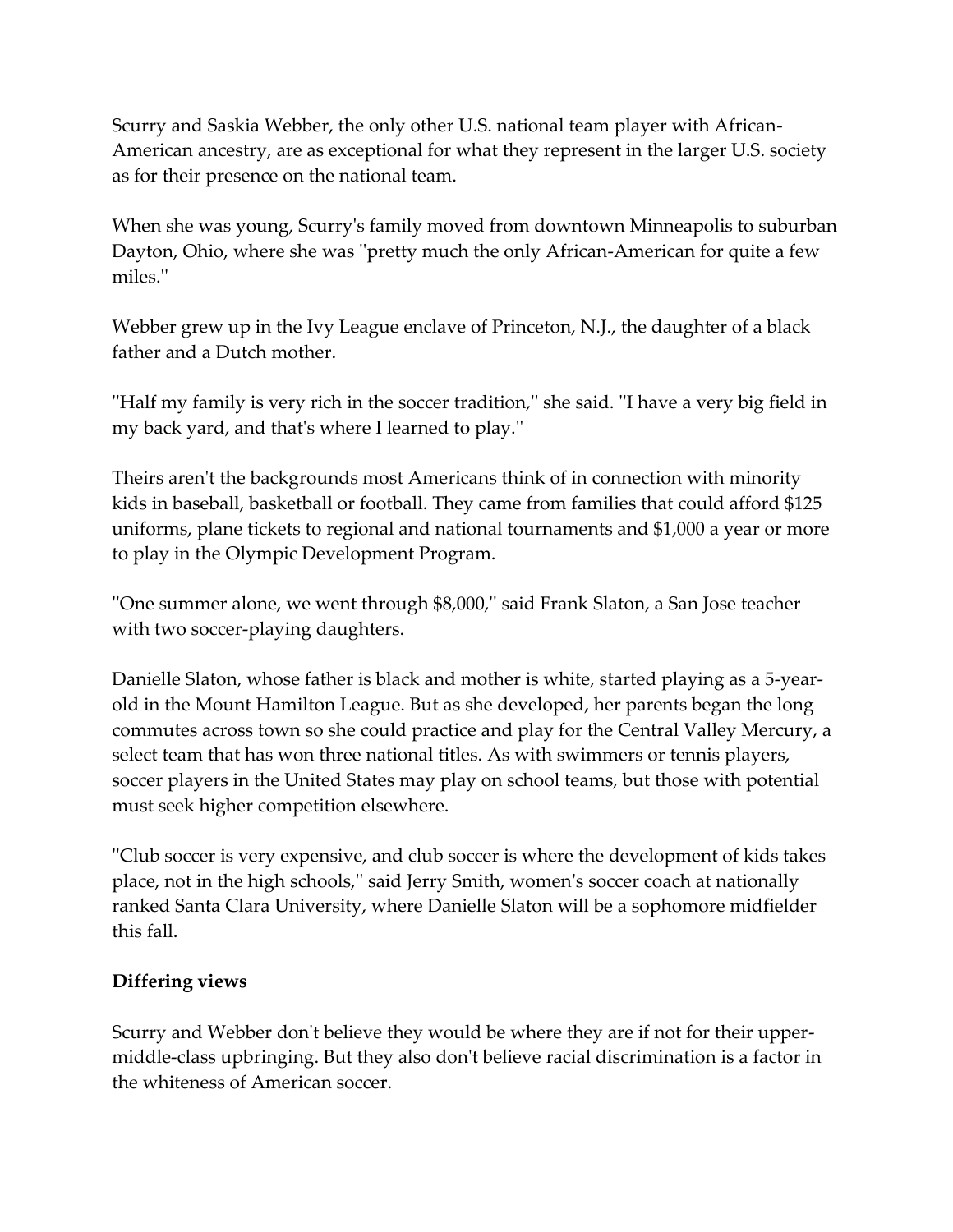''Frankly, I can't recall ever having problems because I was black,'' Scurry said.

Others, however, say race or ethnicity is a barrier to participation in the sport.

''I've heard from a lot of teams that, when they go to tournaments, they're matched against tougher teams to get them out of the competition,'' said Al Pacheco, a native of El Salvador and the coach of an under-12 boys team in the North Valley Youth Soccer league in San Jose and Milpitas. ''They say they get a hard time when checking out their papers because Hispanics cheat on their birth certificates.''

Robbins, the Soccer in the Streets director, recalled a conversation she had with the kids on an all-black team she helped form in Youngstown, Ohio. It sounds eerily similar to the one Brooklyn Dodgers President Branch Rickey had with Jackie Robinson before Robinson broke baseball's color line in 1947:

''I told them they had to be above reproach,'' she said. ''They could never do anything the least bit dirty. They would be subject to racial comments and such. They would always have to keep their cool. They always had to be better.''

## **Nurtured in suburbs**

Many say soccer's roots in U.S. suburbia are mostly attributable to the sport's late birth in this country, when traditional American sports, which share the sandlot heritage of international soccer, were already entrenched. Soccer also came along at a time when parenting was in a fearful shift away from allowing kids free run of their neighborhoods to more structure and adult control.

A kid who wants to play soccer in the rest of the world needs only a ball. In the United States, a kid needs to join a formal team – and pay its fee – and be driven to practices and weekly games. The whole operation is overseen by a volunteer bureaucracy of coaches, referees and snack-shack workers.

''That's what suburbs are all about,'' Briggs said. ''We wouldn't have a soccer industry in this country without those folks.''

''It's a shame you hear the 'soccer mom' demographic, but it's true,'' said Foudy, who grew up near Torrance, birthplace of the American Youth Soccer Organization. Founded in 1964, the group claims more more than 630,000 players and 250,000 adult volunteers.